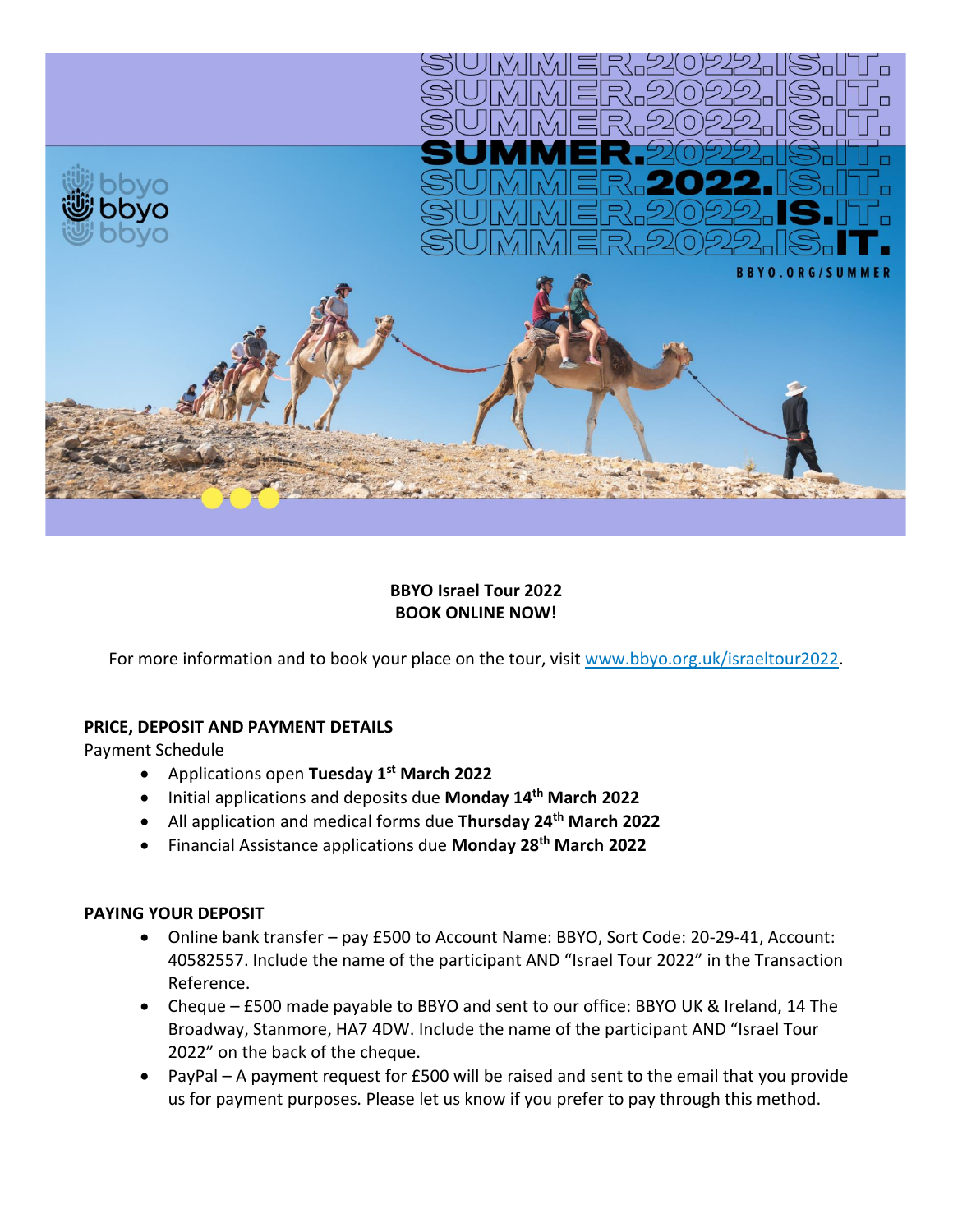### **FINANCIAL ASSISTANCE**

UJIA, and the Youth Movements/Organisations who run Israel Tour, are committed to financial inclusion to ensure that all young people in the British Jewish community can participate in the programme. Families unable to meet the full cost of the programme can apply for means-tested financial assistance, provided by both UJIA and BBYO UKI, by ticking the appropriate box on the Initial Application Form. You will then be sent a Financial Assistance application form by BBYO UKI. The UJIA Bursary Fund Committee guarantees complete confidentiality and anonymity throughout the process.

### **OTHER INFORMATION**

All form filling for Israel Tour will be online. On receipt of the online initial application form and deposit of £500 you will receive an email which will contain:

- a) The applicant's unique link to their full application
- b) Other information concerning your Israel Tour

Participants are required to submit medical and application forms, and to attend an orientation before their application will be considered complete.

Participants must travel to and from Israel with the group. No individual travel arrangements will be permitted.

## **CANCELLATION POLICY**

- If you wish to cancel your place on Israel Tour you must contact BBYO in writing.
- If you cancel your place prior to the deposit payment deadline you will be entitled to a refund less the Administration Fee of £200.
- If you cancel after the deposit deadline you will be entitled to a refund according to the following schedule:
	- 61 days or longer prior to departure date:100% of amount paid less deposit and the Administration Fee;
	- From 31-60 days prior to departure date: 50% of amount paid (or payable) less deposit and the Administration Fee;
	- From 15-30 days prior to departure date: 20% of amount paid (or payable) less deposit and the Administration Fee;
	- From 1-14 days prior to departure date: 0% of amount paid (or payable)

For the avoidance of doubt if a Participant cancels their place for medical reasons, the cancellation policy will apply and it is the responsibility of the Parent/Guardian to file an insurance claim.

Please note that at any time up until departure, you may incur the cost of an additional fuel surcharge and airport tax by the airline. UJIA Israel Experience will have to pass any increased charges on to the participants and their families, as per their Terms and Conditions.